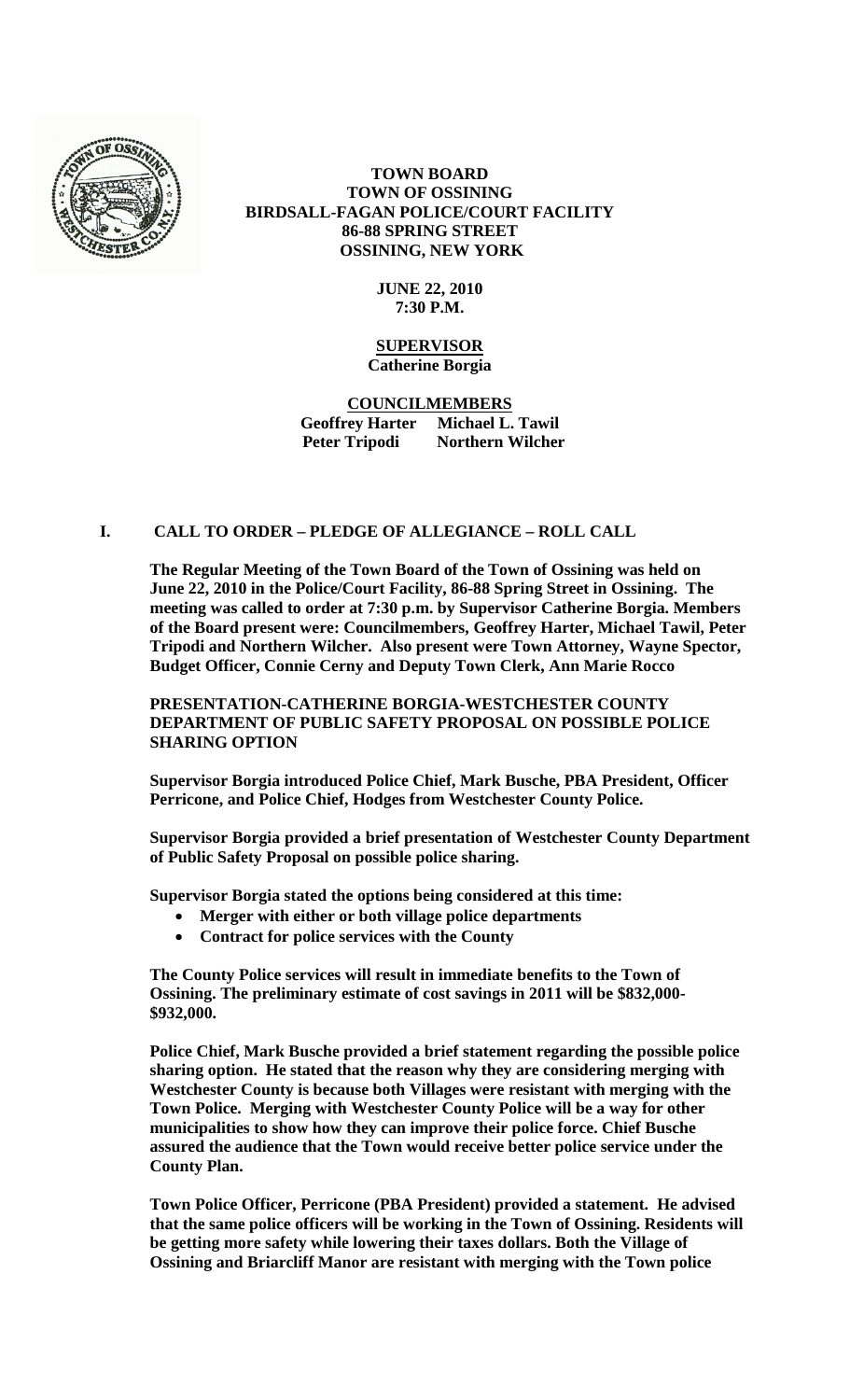**force. All members of the Town Police force are in agreement with the County Police merge.**

**Westchester County Police Chief, John Hodges feels that this will be a good relationship between the County and Town of Ossining.**

**Supervisor Borgia did confirm that the committee did go through the IMA studies with the Villages of Ossining and Briarcliff Manor. At this time, the Village of Briarcliff is not interested in merging services but the Village of Ossining is preparing a proposal that the Town of Ossining will take under consideration. Supervisor Borgia stated that for Westchester County the small police units don't make economic sense for the long term. In addition, Supervisor Borgia advised that all of the studies and financials are available for review on the Town's website www.townofossining.com** 

**John Perrillo, 72 Havell Street commented that the theme of this presentation is about saving money for the Town and the tax payers. He advised that the Village did discuss the proposal with The Town and they proposed that they would take six police officers and would patrol the area. Mr. Perrillo felt that it would make more sense monetarily to contract with The Village. Mr. Perrillo suggested that the Town research prior years when the Village was considering merging with the County Police and it was determined that it was not cost effective to pursue this. Mr. Perrillo was wondering if anyone on The Board researched this information. Mr. Perrillo stated that he has had discussion with Westchester County and they have no interest in purchasing the police building on North State Road. Mr. Perrillo states that he has spoken to many people who do not support this and feels that they may need more information and/or clarification.** 

**Supervisor Borgia advised that they are aware of the discussions that went on between the Village and the County 20 + years ago. These economic times has forced us to make structural changes. The Town had a meeting with Village officials late last week and they were advised that they do have a proposal but it has yet to be completed. When the proposal is received from the Village we will consider it. The primary concern is to provide excellent policing for the area for which we are responsible at a cost that is reasonable for many years down the road. Supervisor Borgia advised that The Town has had many preliminary discussions with the County regarding the police building and we are looking at our options for the best use of this facility.** 

**Arthur Sullivan, Haymont Terrace thanked the Town Police Department for their fine work. Mr. Sullivan had the following questions: When did negotiations with Briarcliff Manor and Village of Ossining stop? Does each officer have to apply for their jobs if they move over to County Police? Is this really a done deal? What is the effect on the Village of Ossining and Briarcliff Manor? He understands that there is a move to collapse the Village of Ossining to the Town. If that happens, what will happen with the Village Police Department? There are two officers out, one in the military and one is injured. Will the Town keep the responsibility for their salaries?**

**Supervisor Borgia advised that the ICMA study concluded that one police for the Town is sufficient. We are looking at all options. The County Policy has a level of concern for smaller police departments. It makes a lot more sense for police departments to share communications and records even if they don't wish to contract services. The petition to dissolve the Village is not something that our municipalities are involved in. It's a citizen run committee and we would not be involved in that decision. Both the Village and the Town are looking at their own obligations should this decision go through.** 

**Police Chief Hodges confirmed that the Police Officers do not need to re-apply for their jobs. Pension plan will be carried over to the County.**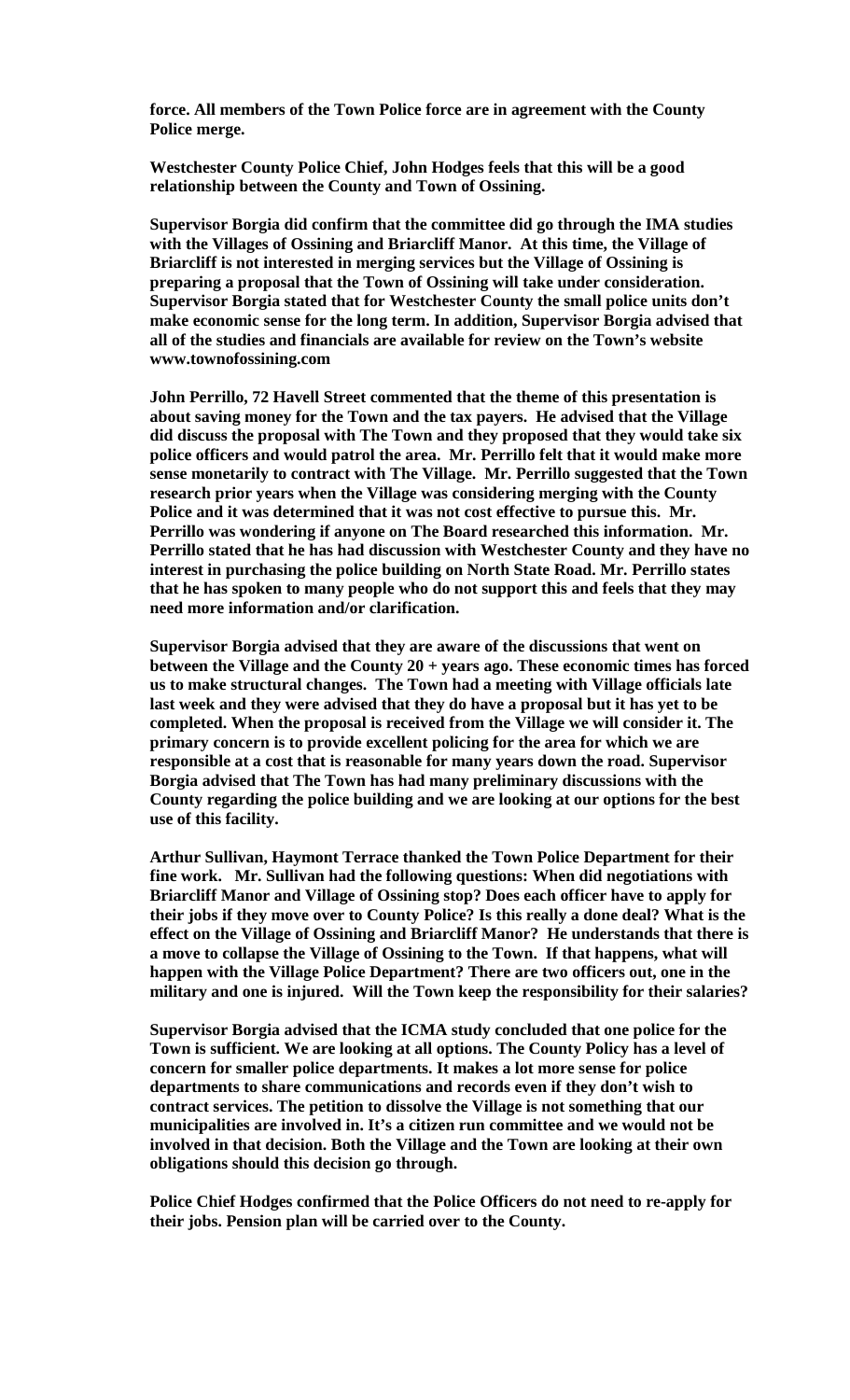**Police Chief Busche answered that the officer on military leave will be offered a position and the officer on disability he could not comment on due to our HIPPA laws. Chief Busche truly believes we can save tax payers money over the long run.**

**Marcia Perillo, 72 Havell Street. Mrs. Perillo needed some clarification regarding when the negotiations started. She stated that originally, the Village Police rejected this proposal but wanted to confirm that negotiations are back on the table with the Village. Mrs. Perrillo advised that it's apparent that the main struggles here are with the Village and Town Police and that the Town Police is set to merge with County Police. We need to focus on cost saving measures.**

**Supervisor Borgia stated that we are still in discussions with both Villages but believes that this proposal from the County might be a better solution for the area that the Town of Ossining Police serves. However, Supervisor Borgia has not seen the Village proposal as of yet. Supervisor Borgia advised that this is a decision that the Board makes not the Police departments and it is true that we want to save tax payers monies in the short term and we also want to put in place, the correct structure for the long term and maintain the safety and well being of our residents.**

**Jerry Gershner, Stonegate Road. Mr. Gershner stated that the proposal presented at tonight's meeting is great. After reading the report, The Town will get better coverage with substantial savings to the town residents. He clarified that this issue pertains to only town-outside residents.**

**Mike Aurora, 43 Prospect. Mr. Aurora asked for some clarification on the dispatching on Fire and EMS. Supervisor Borgia advised that this proposal does not impact Fire and EMS. Mr. Aurora also questioned that if the Village of Ossining is dissolved and it consolidated with the Town of Ossining. What will happen to the Village Police Department? Will the County take over the Village Police?** 

**Supervisor Borgia stated that if the Village is dissolved, they will have to come up with a plan that is best for their residents. Supervisor Borgia confirmed that the Town is looking at all options at this time. No decision has been made at this time.**

**Chief Busche recommended that the Village Police Department take a look at the County's proposal.**

**Sally Lewis, Tappan Terrace. Ms. Lewis was very appreciative that the Town was looking at consolidating the police services and reducing costs. Ms. Lewis explained that residents are concerned about consolidating because there was no prior notice or meetings. Supervisor Borgia explained that we are trying to put another option on the table and reiterated that they are awaiting a proposal from the Village. Supervisor Borgia wanted to give the residents a clearer understanding this evening and open up the discussions on this option. Supervisor Borgia does hope to make a decision on this in the calendar year 2010. Ms. Lewis questioned if the Town Board has a time line? Supervisor Borgia advised that this is a Town Board decision and whatever the option is decided on it will be discussed prior to the budget process. Supervisor Borgia stated that during the upcoming month she does plan on educating the public and having more meetings to answer questions.** 

**Andrew Rivera, 71 Ganung Drive. Mr. Rivera had a concern after the five year period on the County Contract and the viability of the Town. Mr. Rivera thanked Chief Busche for being considerate of the tax payers and thanked Supervisor Borgia for opening the discussions up regarding the possible consolidation. Mr. Rivera was also concerned about the citizen run initiative to dissolve the Village into the Town and questioned if we will be able to overrule this IMA and will we be able to add an opt-out clause in our proposal?** 

**Supervisor Borgia stated that an opt-out provision has not been discussed but will talk about it at the Town Board level. If the Village does dissolve, all the options will be on the table.**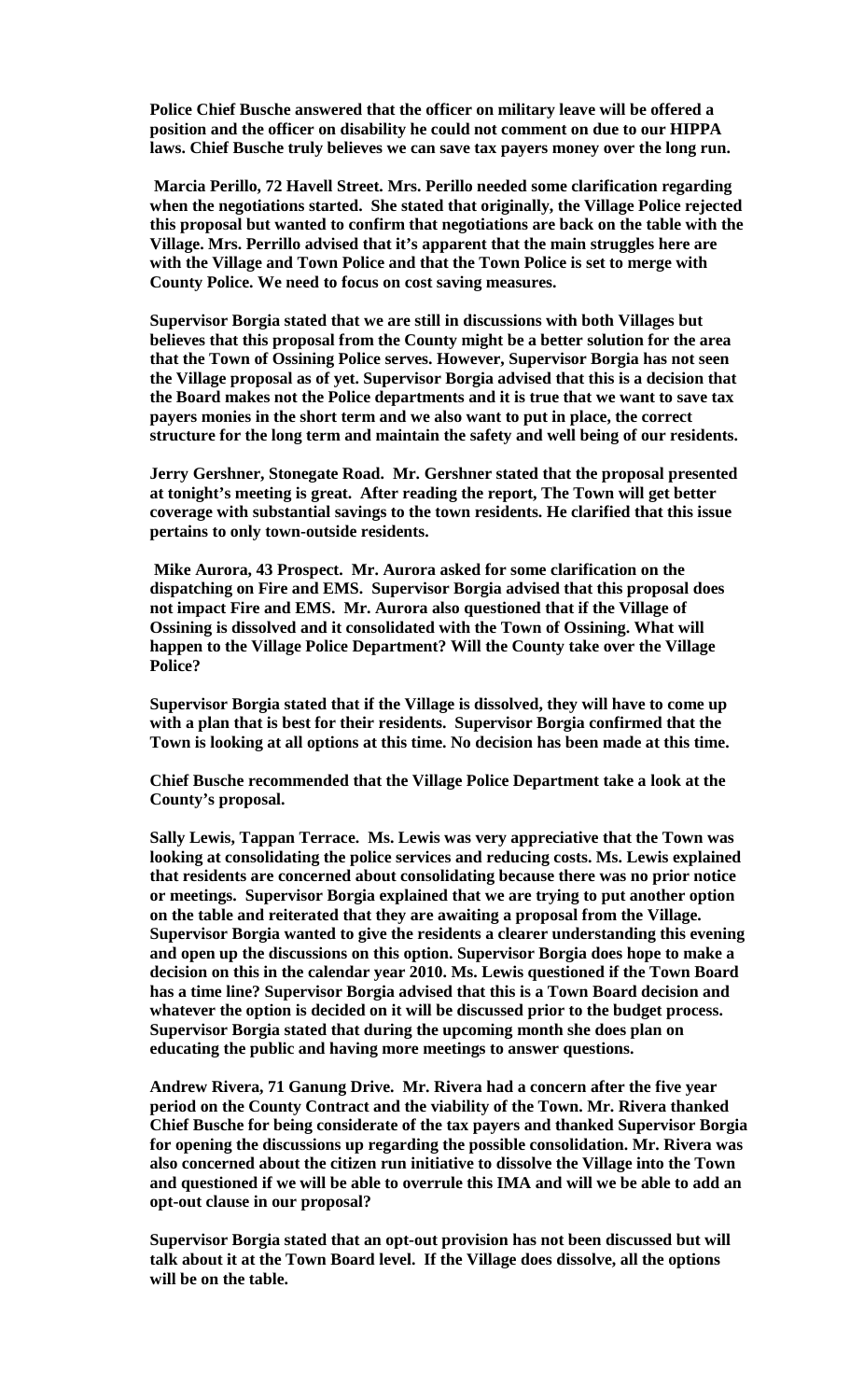**Barbara Fratiani, Haymont Terrace. Ms. Fratiani thanked everyone for their efforts on the ICMA study. Ms. Fratiani would like to see the Village Police get back into discussion with the Town. Supervisor Borgia stated that the Village has not left the discussions and the Town is waiting on their proposal. Ms. Fratiani questioned the time frame on the County contract? Supervisor Borgia added that she would like to see something in place to impact the taxpayers sooner rather than later. Ms. Fratiani also questioned what would be the fate of the Town Police center? What will be the cost of the residents to carry that building? Ms. Fratiani also feels that Village of Briarcliff, Village of Ossining and Town of Ossining should have a public hearing where they can lay out all of the benefits.**

**Supervisor Borgia added that we do intend to conduct public meetings on all of the proposals.**

**Nadia Rashard, Bracken Road. Ms. Rashard questioned if the County has been doing this with other towns? Police Chief Hodges added that Westchester County Police currently police in the Town of Cortlandt. Ms. Rashard questioned if the County will be pursuing other towns? Chief Hodges advised that they are open to discussion. It is up to each individual municipality and how they look at their budget. Ms. Rashard was concerned that if she had a problem at home how would she get help?**

**Chief Hodges added that with this particular proposal it takes the Town Police Department and rolls them into the County Police force. The level of service will remain the same and details are outlined in the report.** 

**Fred Stenick Narragansett Avenue. Mr. Stenick questioned the eight vacancies that the County has open. Do they need to be filled? Chief Hodges added that those slots do not need to be filled.**

**Mindy Lamar, Haymont Terrace. Ms. Lamar stated that she is not for or against this proposal as of yet. Ms. Lamar feels that if she had a major problem she would have to contact someone at the County level. Supervisor Borgia added that we would have the same police officers but they would just be working as County Police. The contract states that we will have the same police officers. Ms. Lamar believes that if this contract is so attractive there would be one other municipality with the County Police. Ms. Lamar feels that the Town Police have done a tremendous job and would hate to see them report elsewhere. Chief Busche confirmed that everything we have in place is going to stay the same and believes it will be a success if this goes through.** 

**Chief Hodges advised that he is a Police professional. He answers to the Town Supervisor in Cortlandt and has a tremendous amount of respect for Chief Busche and the Town Police Officers. This proposal could yield some very good results.** 

**Jon Hammer, 17 Minkle Road. Mr. Hammer feels that the questions that have been posed tonight really have to be answered in the contract. Supervisor Borgia confirmed that a contract has not been established. Mr. Hammer questioned who would be making the hiring decision if/once there are openings at the Police Department? Supervisor Borgia confirmed that Westchester County would make the hiring decisions. Mr. Hammer questioned if the Town signs a contract with the County what will be the relationship with the Village or consolidation issues with the Village? Supervisor Borgia stated that The Town will be precluded from one nature of consolidation but there will be other opportunities to share services. Mr. Hammer stated that a referendum should be considered and the contract should be made available to the people.** 

**Vincent Sottile 6 Wyche Way. Mr. Schautile wanted confirmation that it would be \$80/resident savings as a result of this consolidation? Supervisor Borgia added that it is premature to draw conclusions on that \$80 figure. Mr. Schautile feels that we are not properly being taxed and feels that this is something that the Town should**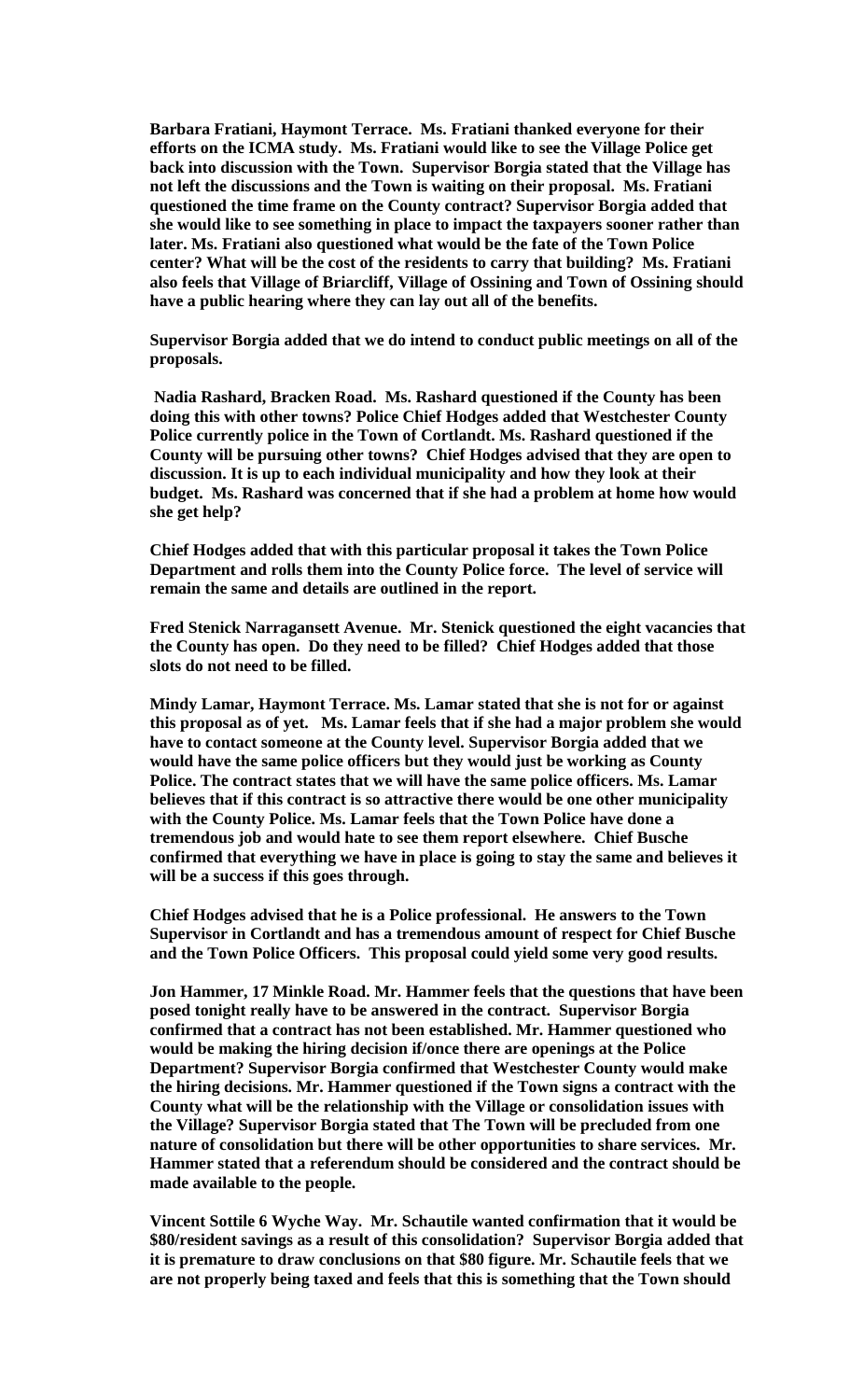**be working on. Supervisor Borgia advised that this is an issue that needs to be addressed state wide and encouraged him to continue working with Assemblywoman Sandy Galef.**

**Ken Donato, Former Police Chief for the Town of Ossining. Mr. Donato was present and expressed that he was proud of the Police Department and the Town Board for moving forward. Mr. Donato just wanted to advise that he is available to provide a historical prospective on this issue and help out with any public meetings in the future.**

**Bruce Bell, 22 Minkel Road. Mr. Bell questioned if Chief Busche will remain on the force if the consolidation goes through? Mr. Busche advised that he will be on the force but will be reduced in rank. Mr. Bell also questioned if the Town Court system will remain the same. Supervisor Borgia added that we are looking at consolidating our Court Systems. At this time, Justice Court will remain here.**

**Mr. Bobby Williams, Spring Street commented on the history of the Village Police department when they were located on Croton Avenue and provided comments on the possible consolidation.**

**Mindy Lamar Haymont Terrace questioned if we enter into this agreement with the County and it does not work for us how much will it cost the Town to re-staff the police department? Supervisor Borgia added that she does not know the numbers but it would be something that we would look into.** 

**John Perrillo, 72 Havell Street. Mr. Perrillo stated that is it the intention to disband the police department. He is concerned that the North State facility might be a substation for the County Police or other municipal services. Also, Mr. Perrillo questioned if Supervisor Borgia would be leaving the Supervisor position to take on Assemblywoman position and that Mayor Hanauer would be taking the Supervisor position. Mr. Perrillo strongly suggests that a referendum be put in place.** 

**Supervisor Borgia added that Assembly members get elected through a special election should an assembly member leave. Supervisor Borgia advised that in this particular proposal it states that we have our police officers be members of the county police force and that we are contracting police services. In addition, the police building is still an area of question at this time and there are many different options that we can consider.**

**Mr. Perrillo questioned if the burden of this expense is on the police personnel or on the facility or both? Supervisor Borgia added that the savings in this proposal is to consolidate back office services such as supervision and dispatching.** 

**Supervisor thanked the residents for coming and encouraged that the dialogue be continued.** 

**Councilmember Tripodi thanked the public for attending the meeting tonight and would like to see attendance like this more often.** 

**Councilmember Tawil advised the public that the needs of the residents are in the forefront of the thought process. Also, input from the public is essential in this process.** 

# **II. ANNOUNCEMENTS**

**Supervisor Borgia announced that our annual fireworks display will be on Friday, July 2, 2010 at 9:15 p.m. on the waterfront.** 

**Councilmember Tripodi announced the Ossining CAP will be having its 3rd Annual Celebrity Chef Event. Dinner will be held at Star Bethlehem Church on Saturday, June 26, 2010. If anyone is interested in this event, please see any of the CAP members or visit the CAP office for tickets. Tickets are \$25.**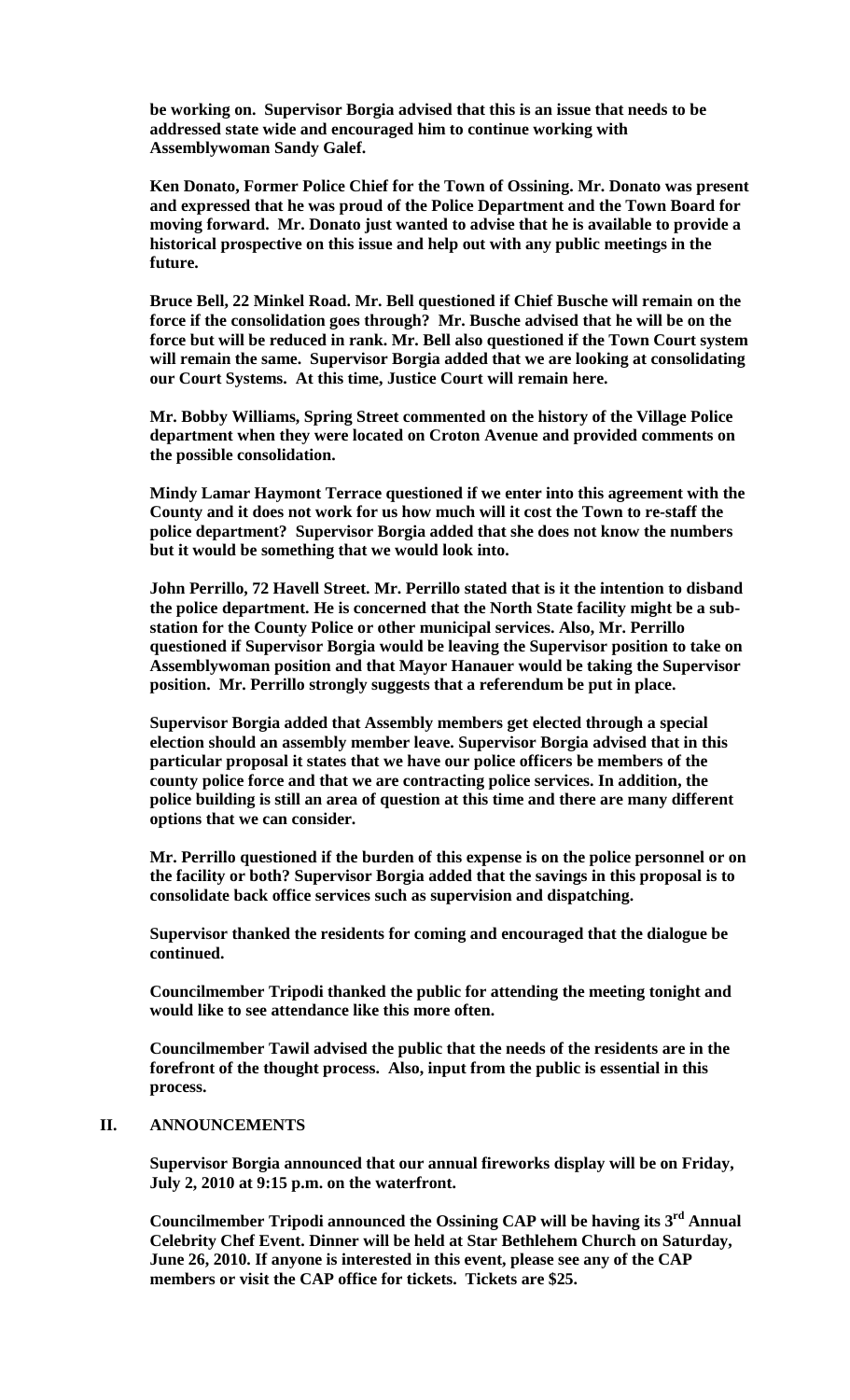**Councilmember Harter announced that the annual St. Ann's fair will begin on Tuesday, June 22, 2010 through Sunday, June 27, 2010.**

## **III. PUBLIC COMMENT ON AGENDA ITEMS-None**

### **IV. BOARD RESOLUTIONS**

### **A. Approval of Minutes**

**Councilmember Harter moved and it was seconded by Councilmember Tawil that the following be approved:**

**Resolved, that the Town Board of the Town of Ossining hereby approves the June 8, 2010 Minutes of the Regular Meeting as presented.**

**Motion Carried: Unanimously**

### **B. Approval of Voucher Detail Report**

**Councilmember Tawil moved and it was seconded by Councilmember Wilcher that the following be approved:**

**Resolved, that the Town Board of the Town of Ossining hereby approves the Voucher Detail Report dated June 22, 2010 in the amount of \$ 172,987.36**

> **Vote: 4 –1–0 Voting Aye: Harter, Tawil, Borgia, Wilcher Voting Nay: Tripodi**

### **C. Resignation-Citizen Finance Advisory Committee**

**Councilmember Wilcher moved and it was seconded by Councilmember Harter that the following be approved:**

**Resolved, that the Town Board of the Town of Ossining hereby accepts, with regret, the resignation of Jean M. Diaz from the Citizen Finance Advisory Committee effective immediately.**

**Motion Carried: Unanimously**

### **D. Personnel-Police Officer-Grade and Salary Change**

**Councilmember Harter moved and it was seconded by Councilmember Tawil that the following be approved:**

**Resolved, that the Town Board of the Town of Ossining hereby acknowledges that**  Christopher Perricone moves to Patrol 1<sup>st</sup> Grade effective July 5, 2010 with a salary **of \$88,773 in accordance with the Town of Ossining Police Association Agreement.**

**Motion Carried: Unanimously**

## **E. 2009 Justice Court Audit**

**Councilmember Tawil moved and it was seconded by Councilmember Wilcher that the following be approved:**

**Resolved, that the Town Board of the Town of Ossining hereby acknowledges that in accordance with the Unified Court System's Action Plan for the Justice Courts, the 2009 Audit of the Town of Ossining Justice Court was conducted as required**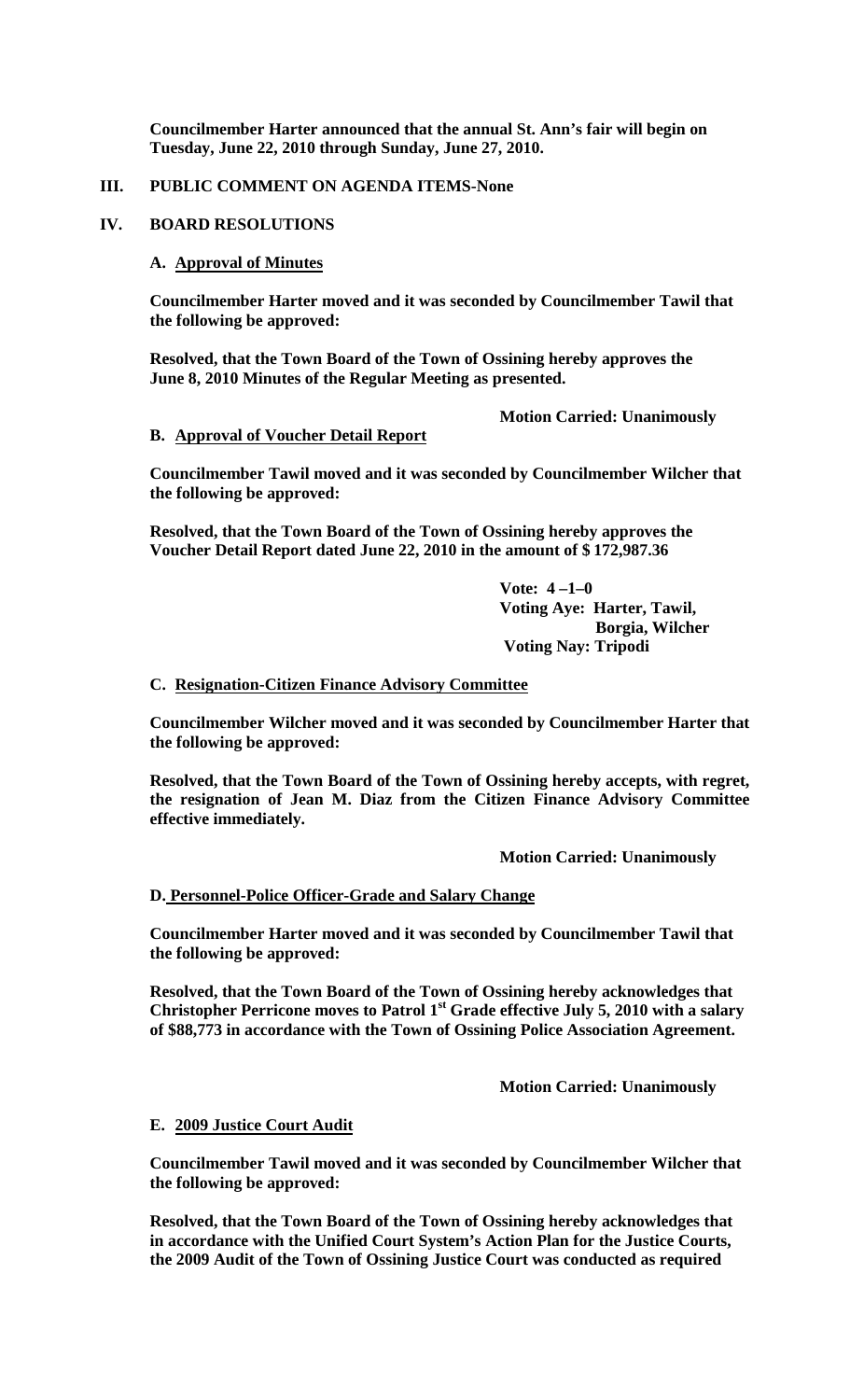**and said audit has been distributed to and reviewed by the Town Board of the Town of Ossining.**

**Motion Carried: Unanimously**

## **F. Agreement-Telephone Audit**

**Councilmember Tawil moved and it was seconded by Councilmember Tripodi that the following be approved:**

**Resolved, that the Town Board of the Town of Ossining hereby authorizes the Town Supervisor to enter into an agreement with Phone Review, Mineola, NY to audit and evaluate all telephone billing charges, including cell phones, and negotiate with the appropriate carrier for errors to be eliminated and obtain a refund or credit for the period of time that the error existed. The fee for this service is 35% of the amount of past overcharges credited and collected. If no refund or credit has been determined, there is no fee for this service.**

**Motion Carried: Unanimously**

## **G. Sewers – Westchester County Sanitary Sewer District**

**Councilmember Harter moved and it was seconded by Councilmember Tawil that the following be approved:**

**Whereas, a municipality can initiate a procedure to remove an eligible parcel from a County Sewer District, and**

**Whereas, a property owner located at 2 Cliff Drive, Ossining, NY only has septic service available and has requested to be removed from the County Sewer District as it is financially prohibitive to connect due to excessive distance and topography to existing lines,**

**Now, Therefore, Be It Resolved, that the Town Board of the Town of Ossining hereby petitions the County Board of Legislators to remove from the Westchester County Sewer District the following property located at 2 Cliff Drive in the Unincorporated Town of Ossining with a total taxable assessed value of \$25,700; Section 80, Block 18, Lot 2-21; and**

**Be It Further Resolved, that copies of this resolution along with a description of the property be forwarded to County Legislator William Burton.**

**Motion Carried: Unanimously**

# **H. TAX CERTIORARI THE HAMLET ON SPRING POND CONDOMINIUM vs. TOWN OF OSSINING**

**Councilmember Wilcher moved and it was seconded by Councilmember Tawil that the following be approved:**

**WHEREAS, proceedings pursuant to Article 7 of the Real Property Tax Law of the State of New York were instituted by The Hamlet on Spring Pond Condominium against the Town of Ossining to review the tax assessments made on Petitioner's property located at 1-81 Croton Dam Road in the Town of Ossining, and designated on the tax assessment map of the Town of Ossining as Section 80.20, Block, 1, Lots 10.0001-10.0081, for assessment years 2003, 2004, 2005, 2006, 2007, 2008 and 2009, which proceedings are now pending in the Supreme Court of the State of New York, County of Westchester, under Index No. 15870/03, 14472/04, 15953/05, 19140/06, 19877/07, 21393/08, 21105/09; and**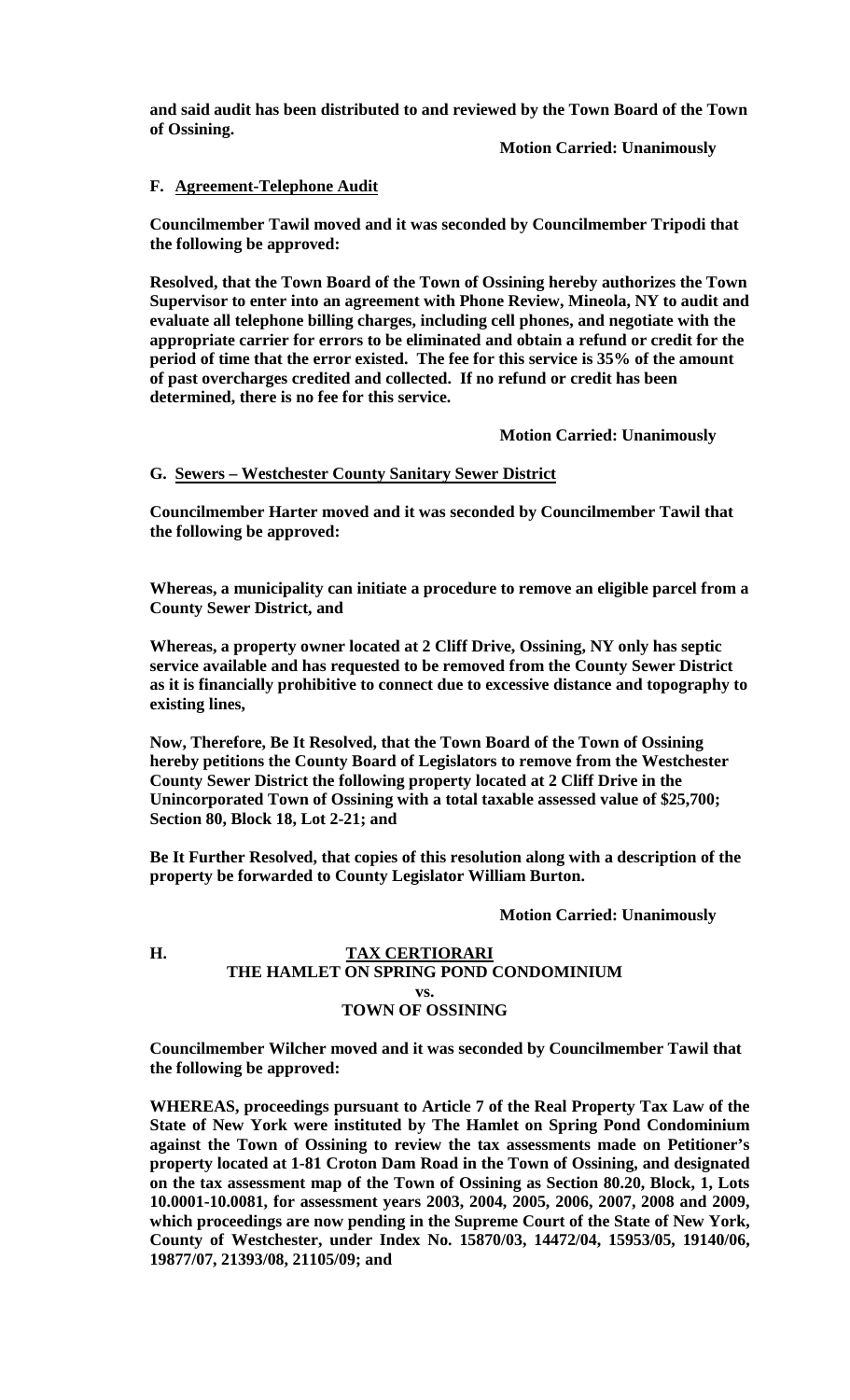**WHEREAS, the above Petitioner has agreed to a compromise and settlement of such proceedings, subject to the approval of the Town Board, correcting and reducing the assessed valuation of its real property and improvements, as follows: (chart below reflects combined assessed values of all tax parcels within Spring Pond Condominiums.** 

| <b>Assessment</b> | Original          | <b>Corrected</b>  |                  |
|-------------------|-------------------|-------------------|------------------|
| Year              | <b>Assessment</b> | <b>Assessment</b> | <b>Reduction</b> |
| 2003              | 1,046,441         | 1,046,441         |                  |
| 2004              | 1,046,991         | 1,015,608         | 31,383           |
| 2005              | 1,049,091         | 996,663           | 52,428           |
| 2006              | 1,052,921         | 973,948           | 78,973           |
| 2007              | 1,052,921         | 968,687           | 84,234           |
| 2008              | 1,052,921         | 960,792           | 92,129           |
| 2009              | 1,052,921         | 947,629           | 105,292          |

**WHEREAS, any and all refunds necessitated by said settlement will be made without interest; and**

**WHEREAS, the Town Board, upon the recommendation of the Assessor, concurred by the Town Attorney, finds the proposed settlement appropriate and in the best interest of the Town of Ossining; now therefore it is**

**RESOLVED that settlement of the proceedings, on the terms set forth herein, is hereby accepted and approved, subject to the approval of the Supreme Court, Westchester County, wherein such proceedings are pending; and it is further**

**RESOLVED that the Town Attorney is hereby authorized and directed to procure and execute any documents necessary to effectuate such settlement; and it is further**

**RESOLVED, subject to the approval of the Supreme Court, Westchester County, that the Assessor is authorized and directed to make the changes and corrections to the individual unit assessment on the tax assessment roll of the Town of Ossining, which will be ordered pursuant to the Consent Judgment to be entered in accordance with the terms of this settlement, and the Receiver of Taxes is authorized and directed to process and pay the refund of Town of Ossining taxes estimated to be \$54,954.24, which will be ordered pursuant to said Consent Judgment.**

**Motion Carried: Unanimously**

### **I. TAX CERTIORARI EDWARD A. ALANY vs. TOWN OF OSSINING**

**Councilmember Tawil moved and it was seconded by Councilmember Wilcher that the following be approved:**

**WHEREAS, proceedings pursuant to Article 7 of the Real Property Tax Law of the State of New York were instituted by Edward A. Alany against the Town of Ossining to review the tax assessments made on Petitioner's property located at 430- 450 North State Road in the Town of Ossining, and designated on the tax assessment map of the Town of Ossining as Section 90.18, Block, 1, Lot 66, for assessment years 2007, 2008, and 2009, which proceedings are now pending in the Supreme Court of the State of New York, County of Westchester, under Index Nos. 19775/07, 20870/08, 21831/09; and**

**WHEREAS, the above Petitioner has agreed to a compromise and settlement of such proceedings, subject to the approval of the Town Board, correcting and reducing the assessed valuation of its real property and improvements, as follows:**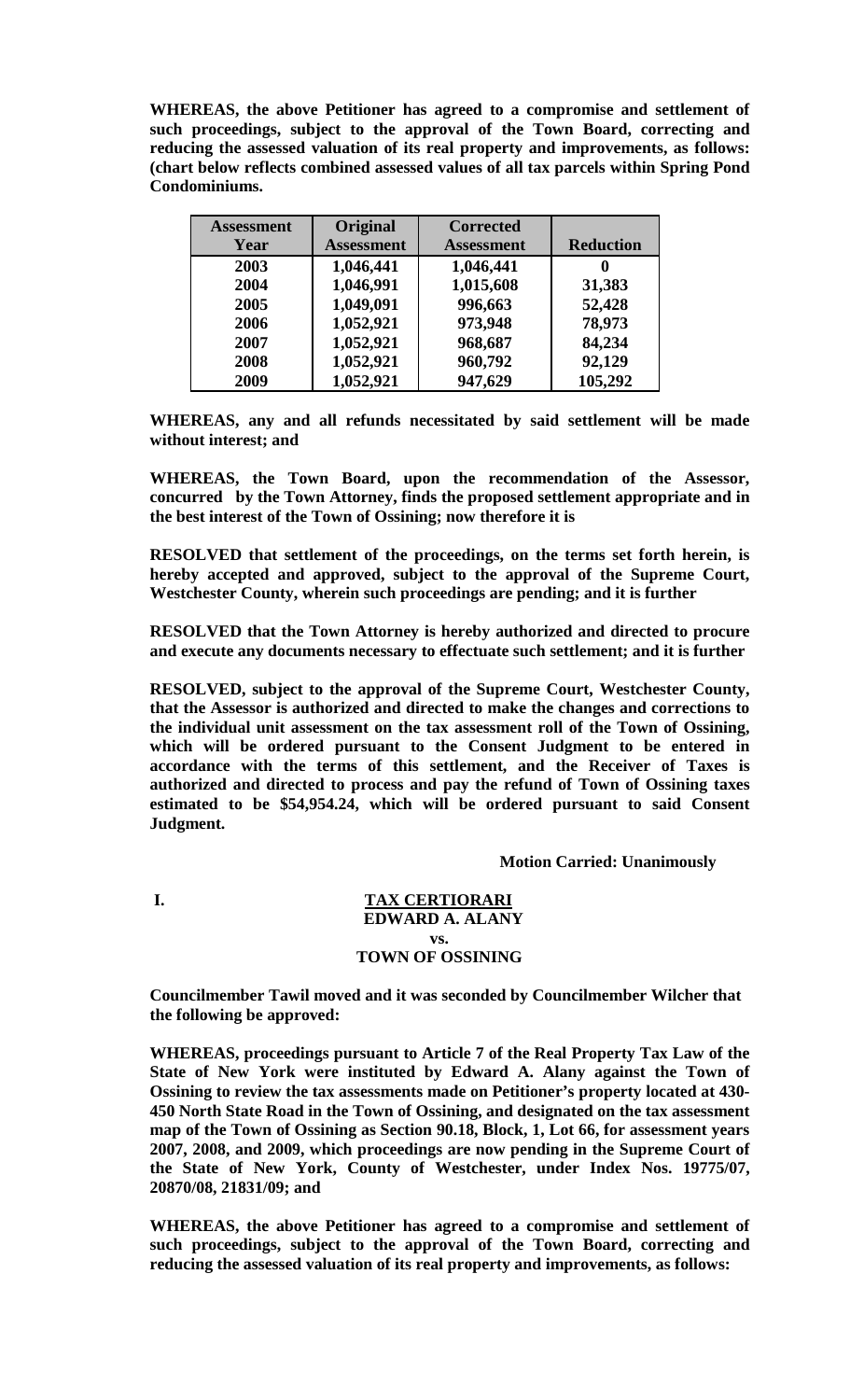| <b>Assessment</b> | Original          | <b>Corrected</b>  |                  |
|-------------------|-------------------|-------------------|------------------|
| Year              | <b>Assessment</b> | <b>Assessment</b> | <b>Reduction</b> |
| 2007              | 233,000           | 198,000           | 35,000           |
| 2008              | 233,000           | 198,000           | 35,000           |
| 2009              | 233,000           | 169,000           | 64,000           |

**WHEREAS, any and all refunds necessitated by said settlement will be made without interest; and**

**WHEREAS, the Town Board, upon the recommendation of the Assessor, concurred by the Town Attorney, finds the proposed settlement appropriate and in the best interest of the Town of Ossining; now therefore it is**

**RESOLVED that settlement of the proceedings, on the terms set forth herein, is hereby accepted and approved, subject to the approval of the Supreme Court, Westchester County, wherein such proceedings are pending; and it is further**

**RESOLVED that the Town Attorney is hereby authorized and directed to procure and execute any documents necessary to effectuate such settlement; and it is further**

**RESOLVED, subject to the approval of the Supreme Court, Westchester County, that the Assessor is authorized and directed to make the changes and corrections to the individual unit assessment on the tax assessment roll of the Town of Ossining, which will be ordered pursuant to the Consent Judgment to be entered in accordance with the terms of this settlement, and the Receiver of Taxes is authorized and directed to process and pay the refund of Town of Ossining taxes estimated to be \$18,490.63, which will be ordered pursuant to said Consent Judgment.**

**Motion Carried: Unanimously**

### **J. TAX CERTIORARI WUSTHOF-TRIDENT OF AMERICA vs. TOWN OF OSSINING**

**Councilmember Wilcher moved and it was seconded by Councilmember Tawil that the following be approved:**

**WHEREAS, proceedings pursuant to Article 7 of the Real Property Tax Law of the State of New York were instituted by Wusthof-Trident of America against the Town of Ossining to review the tax assessments made on Petitioner's property located on Old Albany Post Road in the Town of Ossining, and designated on the tax assessment map of the Town of Ossining as Section 97.19, Block, 2, Lot 2, for assessment years 2008 and 2009, which proceedings are now pending in the Supreme Court of the State of New York, County of Westchester, under Index Nos. 22402/08 and 23706/09; and**

**WHEREAS, the above Petitioner has agreed to a compromise and settlement of such proceedings, subject to the approval of the Town Board, correcting and reducing the assessed valuation of its real property and improvements, as follows:**

| <b>Assessment</b> | Original   | <b>Corrected</b>  |                  |
|-------------------|------------|-------------------|------------------|
| Year              | Assessment | <b>Assessment</b> | <b>Reduction</b> |
| 2008              | 542,500    | 330,775           | 211,725          |
| 2009              | 542,500    | 335,360           | 207,140          |

**WHEREAS, any and all refunds necessitated by said settlement will be made without interest; and**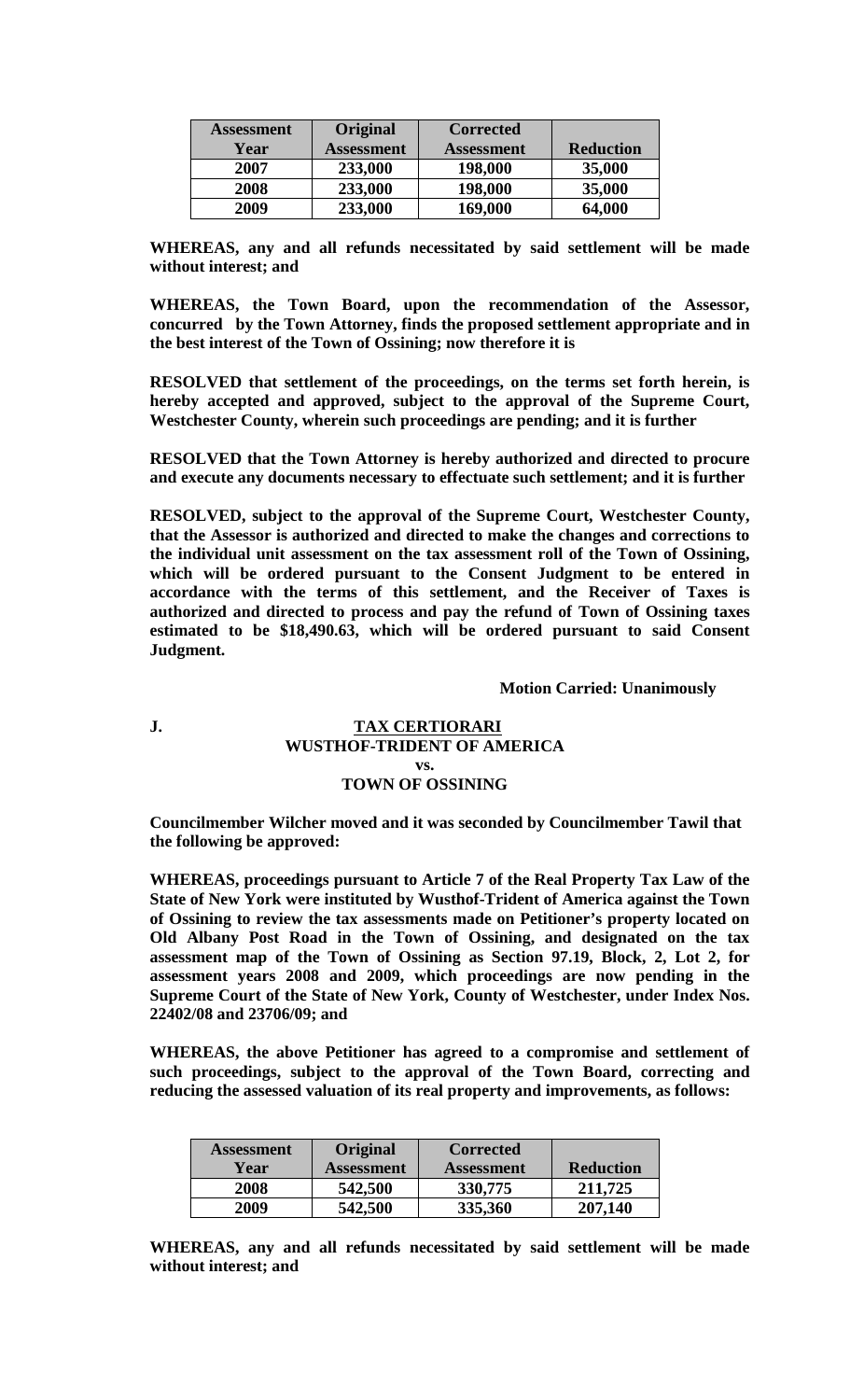**WHEREAS, the Town Board, upon the recommendation of the Assessor, concurred by the Town Attorney, finds the proposed settlement appropriate and in the best interest of the Town of Ossining; now therefore it is**

**RESOLVED, that settlement of the proceedings, on the terms set forth herein, is hereby accepted and approved, subject to the approval of the Supreme Court, Westchester County, wherein such proceedings are pending; and it is further**

**RESOLVED, that the Town Attorney is hereby authorized and directed to procure and execute any documents necessary to effectuate such settlement; and it is further**

**RESOLVED, subject to the approval of the Supreme Court, Westchester County, that the Assessor is authorized and directed to make the changes and corrections to the individual unit assessment on the tax assessment roll of the Town of Ossining, which will be ordered pursuant to the Consent Judgment to be entered in accordance with the terms of this settlement, and the Receiver of Taxes is authorized and directed to process and pay the refund of Town of Ossining taxes estimated to be \$4,280.83, which will be ordered pursuant to said Consent Judgment.**

**Motion Carried: Unanimously**

### **K. Referral to Planning Board- Draft proposed local laws to implement recommendations of the Town's Comprehensive Plan**

**Councilmember Tawil moved and it was seconded by Councilmember Wilcher that the following be approved:**

**Whereas, the Comprehensive Plan was adopted on September 24, 2002 and the plan recommended certain zoning code amendments; and**

**Whereas, the Town's Planning Consultant, David Stolman of Frederick P. Clark Associates prepared draft local laws to implement recommendations of the Town's Comprehensive Plan which are annexed hereto,**

**Now, therefore be it Resolved, that in accordance with Section 200-52 of the Town of Ossining Zoning Code, the Town Board hereby refers the annexed draft local laws to the Planning Board and Westchester County Planning Board in accordance with Sections 239 (l) and (m) of the General Municipal Law** 

> **Vote: 4-0-1 Voting Aye: Wilcher Harter, Tawil, Borgia Abstaining: Tripodi**

### **L. Waiver of Administrative Fee-unpaid water charge**

**Councilmember Tawil moved and it was seconded by Councilmember Tripodi that the following be approved:**

**Whereas, on March 9, 2010, the Town Board passed a resolution authorizing the levy of an administrative fee in the amount of \$100.00, per property owner, to the 2010 list of unpaid water rents as described in the Village Treasurer's Certification of Unpaid Water Rents dated March 5, 2010; and**

**Whereas, Arthur Sullivan, Haymont Terrace, was a property owner who was added to the unpaid water rents and subsequently paid the delinquent water bill on March 10, 2010, and is requesting that the administrative levy of \$100.00 be waived; and**

**Whereas, the Town/County tax bills were already printed and prepared to be mailed when Mr. Sullivan paid his water bill on March 10, 2010,**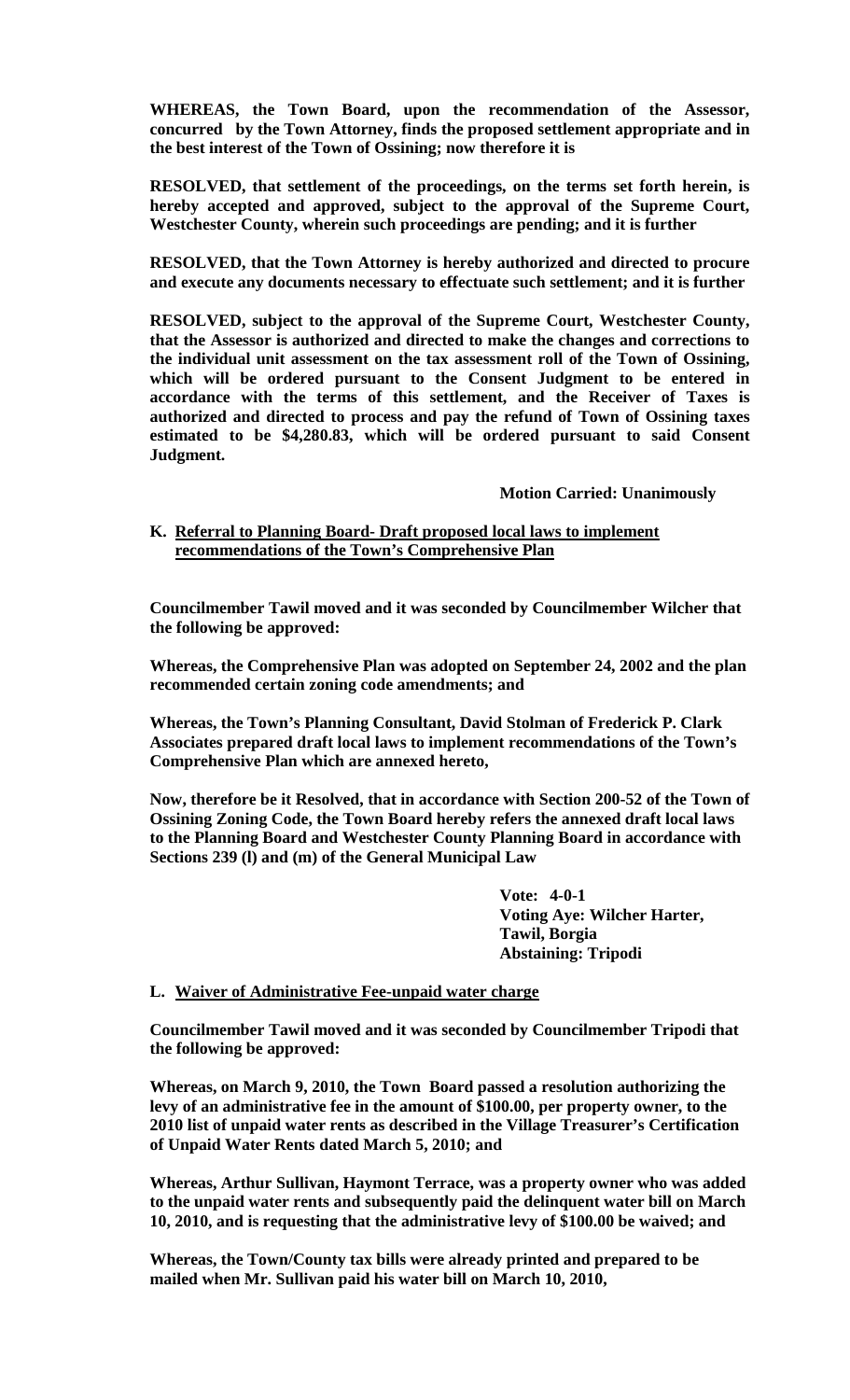**Now, therefore be it resolved, that due to a cross in payment, the Town Board of the Town of Ossining hereby authorizes the Receiver of Taxes to refund the \$100.00 administrative fee to Arthur Sullivan, Haymont Terrace. This is a onetime refund and does not set precedent for future refunds.**

### **Motion Carried: Unanimously**

## **M. Agreement-House of Refuge Apostolic Church-81 Croton Avenue**

**Councilmember Harter moved and it was seconded by Councilmember Wilcher that the following be approved:**

**Resolved, that the Town Board of the Town of Ossining hereby accepts the letter of agreement between the Town Attorney and the House of Refuge Apostolic Church, dated June 17, 2010, and further authorizes the Assessor to take the necessary steps to reduce the assessed value for 2007, 2008 and 2009 in accordance with the terms of the agreement, contingent upon the passage of the enabling state legislation and an acceptable payment schedule to be agreed upon by the parties, and in accordance with the applicable law for the outstanding tax liability.** 

### **Motion Carried: Unanimously**

**N. Authorizing the Town Supervisor to submit applications to the New York State Environmental Facilities Corporation-Stormytown and Stonegate Road sewer infrastructure projects**

**Councilmember Harter moved and it was seconded by Councilmember Wilcher that the following be approved:**

**Resolved, that the Town Board of the Town of Ossining hereby authorizes the Supervisor to submit applications to the New York State Environmental Facilities Corporation to be considered for the Clean Water State Revolving Fund low interest financing for the Stormytown Road and Stonegate Road sewer infrastructure projects.**

**Motion Carried: Unanimously**

### **VI. MONTHLY REPORTS**

**Councilmember Tawil moved and it was seconded by Councilmember Wilcher that the following be approved:**

**Resolved, that the Town Board of the Town of Ossining hereby accepts the Monthly Reports for the month of May 2010 from the Town Police Department and Building Department.**

**Motion Carried: Unanimously**

### **VII.VISITOR RECOGNITION**

**Mr. Mike Aurora, 43 Prospect Ave. was present to question the 2010 Duck Race. He advised that the newspaper quoted that the Rotary Club made a profit of \$6,500 and in the photo there are two town employees loading ducks into the water. Mr. Aurora wanted to make the board aware that the taxpayers paid overtime to these employees to run this event. Mr. Aurora wanted to get input from the board.**

**Supervisor Borgia advised Mr. Aurora that she is the President of the Rotary Club. The Rotary Club is a non-for profit organization that does charitable work in our municipality and all over the world. She advised that our Town/Village Recreation does allow non-for profit organizations to use the parks facilities and it is under the discretion of the Superintendent of Parks and Recreation on how he assigns the overtime. Supervisor Borgia advised that the correct profit from the event was**